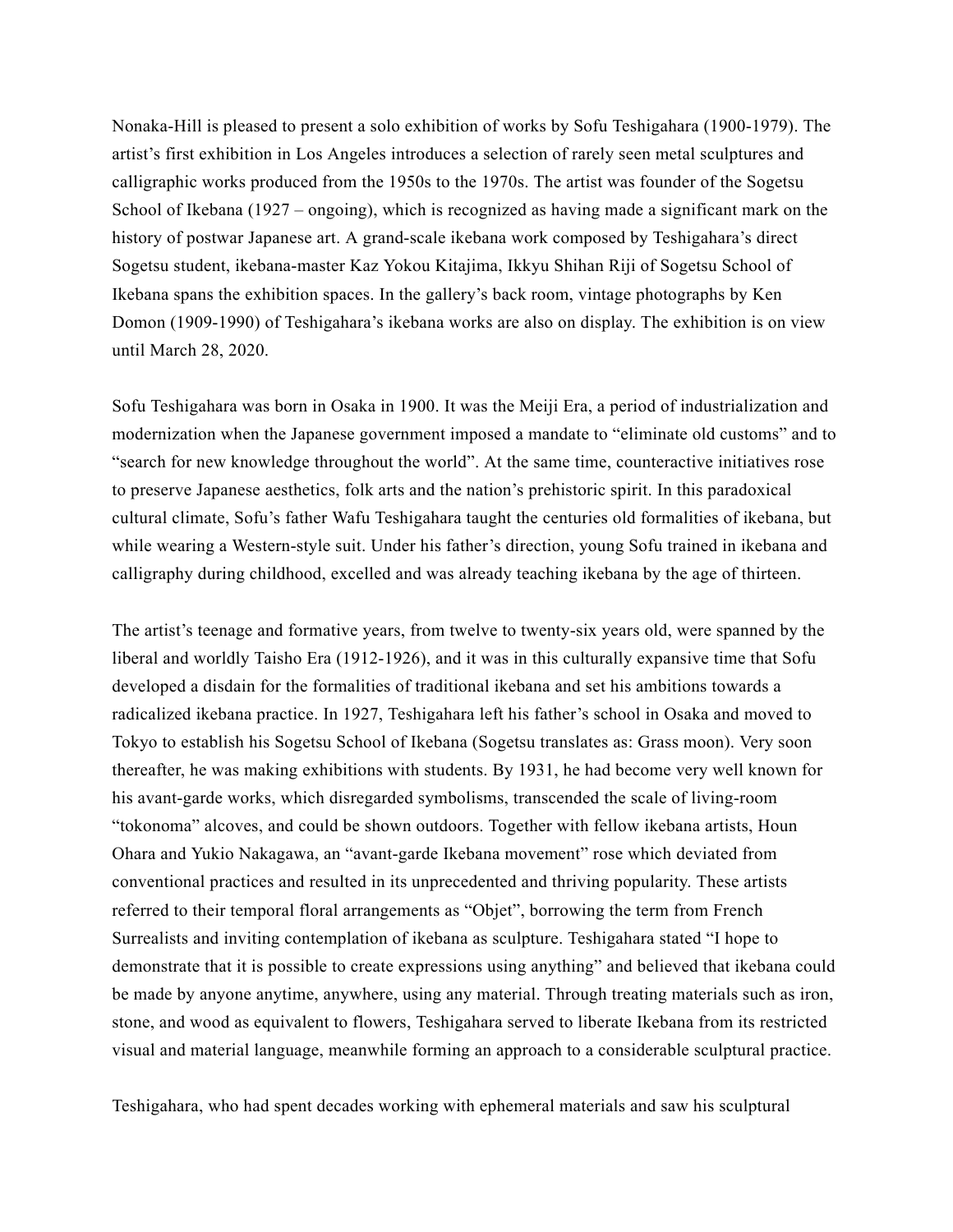ikebana efforts come and go, chose more lasting materials for his sculptural practice. Around 1955, he devised a method of overlaying carved wood forms with brass, bronze or lead sheets covering the wood entirely or partially. The result was a hybrid of the organic and manmade, which covered and accentuated the forms underneath.

Throughout his sculptural practice, Teshigahara worked in themes that had apparent associations with the Japanese heritage. As the art historian, Soichi Tominaga had proposed, Teshigahara's references to traditional Japanese arts were not a regression to the past but injecting new life into tradition. On his visit to Teshigahara's studio, Tapié praised Teshighara for the experimental savoir vivre as an artist in contrast to academic artists. Tapié favorably described his sculptures as evoking internal reverberances from ancient Japanese pantheistic culture. *Uzume [*ウズメ*] (*1960), on display in the gallery comes from Teshigahara's Kojiki series made in in the 1960s. His continued fascination for *Kojiki* [古事記], an 8th century anthology of Japanese ancient myths and history stemmed from a young age, being introduced to the book by Japanese literary scholar, Shuzo Okuda. The tall column form *Tachi (sword)* from 1968 bears associations in Japan to safeguarding the country, or to risking one's destiny.

In his book *Avant-Garde Art in Japan* (1962), French art critic Michel Tapié writes: "The master Sofu Teshigahara is one of the three or four great masters in the art of flower arrangement (the Ikebana schools are certainly the only essentially artistic schools in the world which know what structure is and what space is). Though ruling an empire comprising some thirty thousand teachers and about a million pupils, Teshigahara engages in a number of other activities — I was going to call them annexes. I regard him as one of the three or four greatest living sculptors, not only in Japan, but in the world." Tapies, who came to Japan in 1957 seeking to familiarize himself with Japan's avant-garde artists, is credited with identifying the Gutai artists and debuting their works overseas. Teshigahara exhibited in Gutai exhibitions and could be said to be driven by a similar ethos to "make something which has never been seen before".

Calligraphy demonstrated Teshigahara's speed and deliberation of the brush, producing works which are at once word, image and action. With his swift yet, dramatic black ink lines on paper, Teshigahara formed words associated with nature and mythology, often from everyday language. In the gallery corridor, the large-scale ink calligraphy, *Ryusui (Flowing Water) [*流水*]* (1977) evoke a dynamic landscape. Compositionally, the kanji are off-center, off-kilter, and at times brimming at the edges of the panel. Kanji is deconstructed in various degrees, at times essentialized to symbolic gestures of the word exemplified specifically in *Gekko (moonlight) [*月光*]*, and *Nichirin (Sun Rays) [*日輪*]*. The vigorous brushwork unbound by convention echoes that of Teshigahara's approaches to